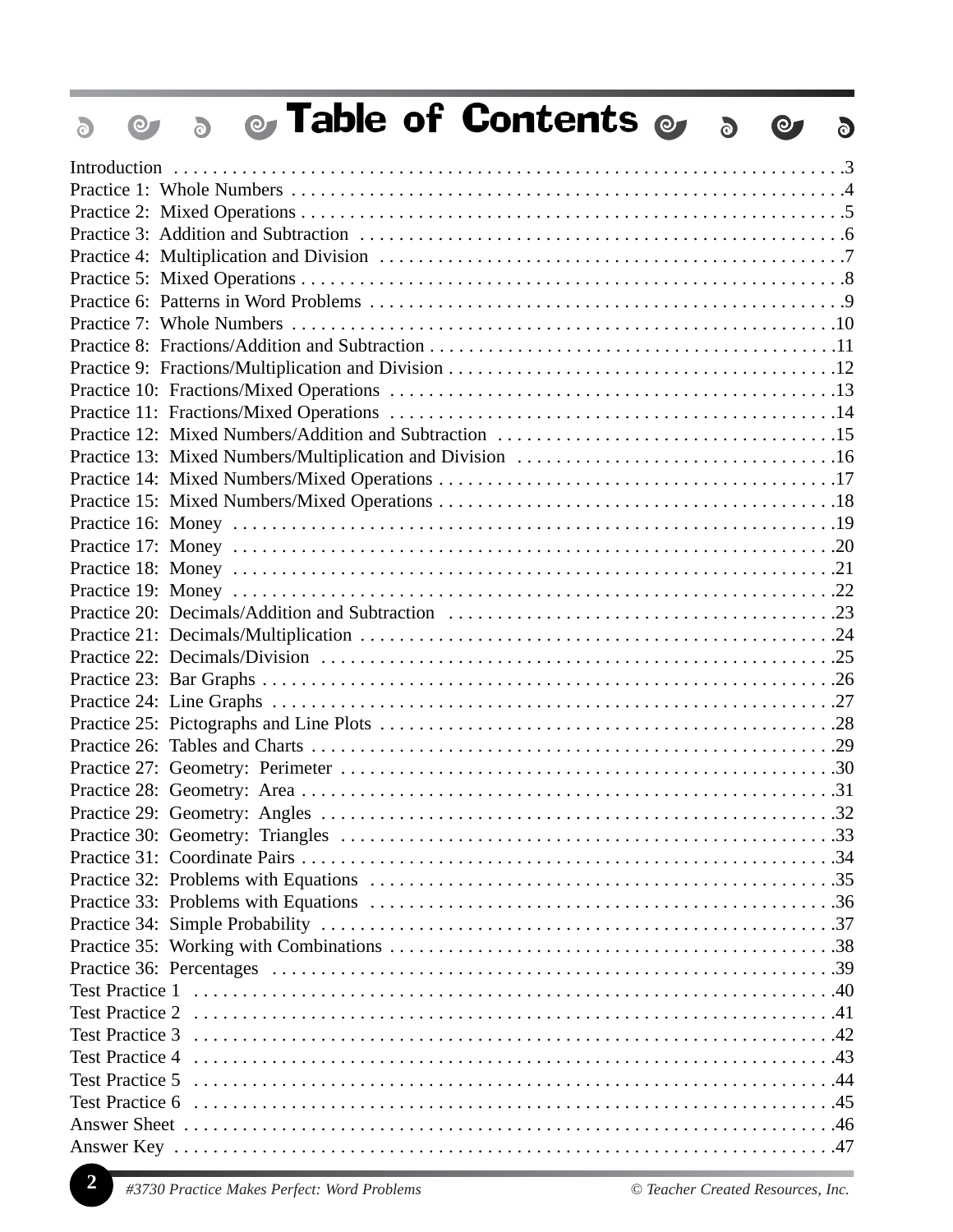## Practice 24  $\odot$  $\odot$  $\delta$  $\bullet$  $\delta$ O J O J බ

**Directions:** A line graph illustrates change over time. This graph illustrates human life

expectancies at times from 400 B.C. in Greece to A.D. 2000 in the United States. Use the graph to answer these questions.



- 1. What was the life expectancy in England about the year 1250?
- 2. What was the average age a person lived to in Greece in the year 400 B.C.?
- 3. In what country and year was the life expectancy 47 years?
- 4. What is the difference in average life expectancy from Greece in 400 B.C. to the United States in 2000?
- 5. In what year in the United States was the life expectancy 36 years?  $\frac{2}{\sqrt{2}}$
- 6. In what century did life expectancy increase 30 years? \_\_\_\_\_\_\_\_\_\_\_\_\_
- 7. How many years did it take for life expectancy to increase from 30 years in Greece to 40 years in England?

**Directions:** The double line graph shows the number of home runs hit by the home run leader in each league for a 10-year period. Study the graph and answer these questions.



- 8. In which year were the most home runs hit by one batter?
- 9. In which year did the American League (AL) leader and the National League (NL) leader hit the same number of home runs?
- 10. In which two years did the American League leader hit 56 home runs?

\_\_\_\_\_\_\_\_\_\_\_\_\_

\_\_\_\_\_\_\_\_\_\_\_\_\_

\_\_\_\_\_\_\_\_\_\_\_\_\_

- 11. In what year did the American League leader hit only 40 home runs?
- 12. In which year were the fewest total home runs hit by the leaders in the two leagues?
- 13. In which five years did the National League leader hit more home runs than the American League leader?

\_\_\_\_\_\_\_\_\_\_\_\_\_\_\_\_\_\_\_\_\_\_\_\_\_\_\_\_\_\_\_\_\_\_\_\_

\_\_\_\_\_\_\_\_\_\_\_\_\_\_\_\_\_\_\_\_\_\_\_\_\_\_\_\_\_\_\_\_\_\_\_\_

- 14. In which four years did the American League leader hit more home runs than the National League leader?
- 15. Which league's leaders hit more home runs over the 10 year period? \_\_\_\_\_\_\_\_\_\_\_\_\_

 $\overline{\phantom{a}}$  , where  $\overline{\phantom{a}}$